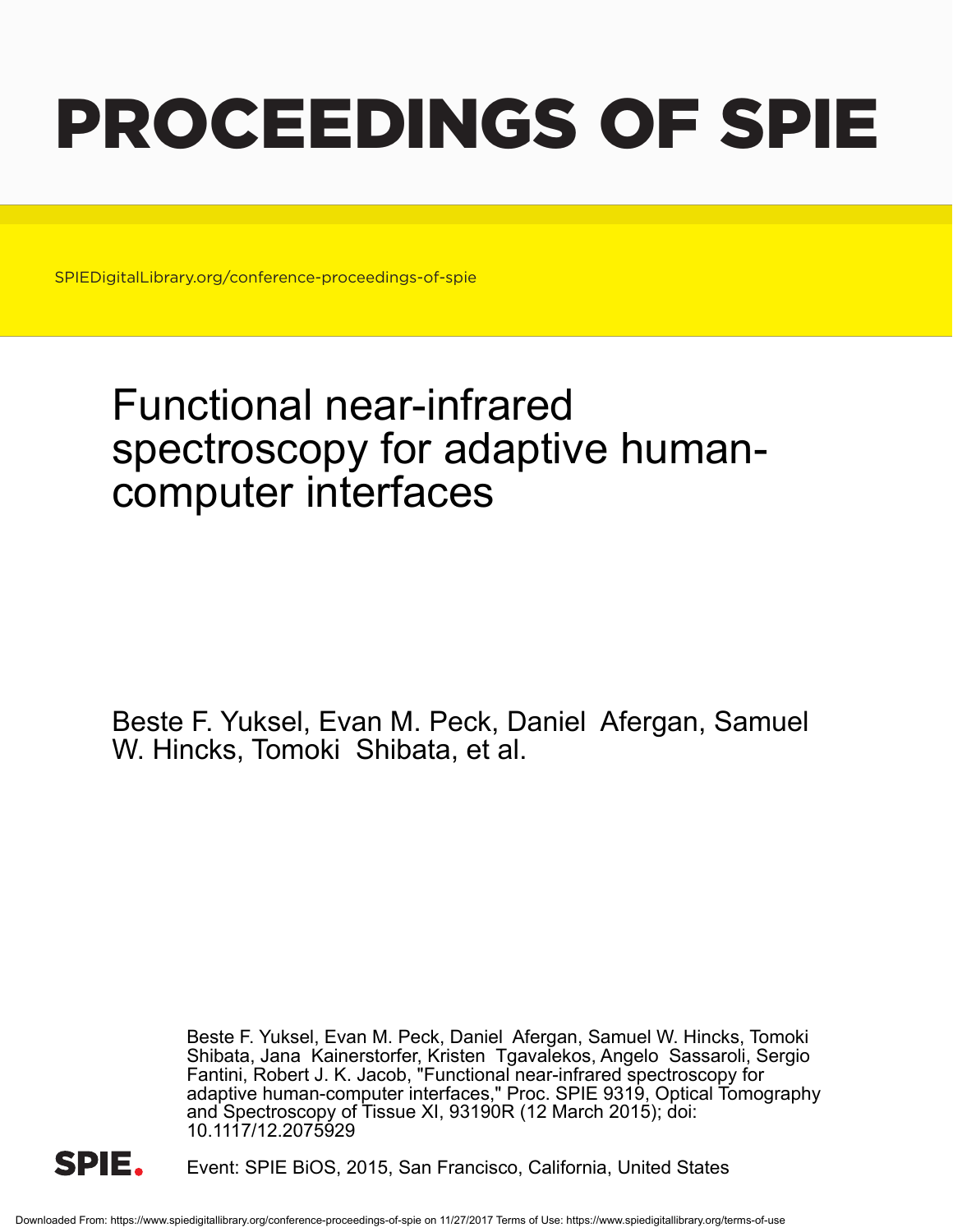### Functional Near-Infrared Spectroscopy for Adaptive Human-Computer Interfaces

Beste F. Yuksel <sup>a</sup>, Evan M. Peck <sup>a,c</sup>, Daniel Afergan <sup>a</sup>, Samuel W. Hincks <sup>a</sup>, Tomoki Shibata <sup>a</sup>, Jana Kainerstorfer <sup>b</sup>, Kristen Tgavalekos <sup>b</sup>, Angelo Sassaroli <sup>b</sup>, Sergio Fantini <sup>b</sup> and Robert J.K. Jacob  $^a$ 

<sup>a</sup>Department of Computer Science,Tufts University, 161 College Avenue, Medford, MA 02155 <sup>b</sup>Department of Biomedical Engineering, Tufts University, 4 Colby Street, Medford 02155  $c$ Department of Computer Science, Bucknell University, 335 Dana Engineering Bldg, Lewisburg, PA 17837

#### ABSTRACT

We present a brain-computer interface (BCI) that detects, analyzes and responds to user cognitive state in real-time using machine learning classifications of functional near-infrared spectroscopy (fNIRS) data. Our work is aimed at increasing the narrow communication bandwidth between the human and computer by implicitly measuring users' cognitive state without any additional effort on the part of the user. Traditionally, BCIs have been designed to explicitly send signals as the primary input. However, such systems are usually designed for people with severe motor disabilities and are too slow and inaccurate for the general population. In this paper, we demonstrate with previous work<sup>1</sup> that a BCI that implicitly measures cognitive workload can improve user performance and awareness compared to a control condition by adapting to user cognitive state in real-time. We also discuss some of the other applications we have used in this field to measure and respond to cognitive states such as cognitive workload, multitasking, and user preference.

Keywords: brain-computer interface, fNIRS, functional near-infrared spectroscopy, adaptive interfaces, workload

#### 1. INTRODUCTION

The communication channel between the human and the computer has long been a limited one, whereby the human can press keys and click a mouse, while the computer can display pixels on a two-dimensional screen. However, both the human and computer are complex machines, capable of sophisticated functions. Their power is limited by the bottleneck of communication between them. The computer cannot detect the full spectrum of information that humans can convey, including user cognitive state.

Physiological computing can increase this limited bandwidth by creating "an additional channel of communication from the user to the computer, albeit a largely unconscious one".<sup>2</sup> Detecting these signals in real-time and adapting the user interface to them can improve this narrow of channel of communication with no additional effort on the part of the user.<sup>3</sup>

Detecting user cognitive state has been explored with a number of measures such as interaction with the computer (such as keyboard or mouse activity)<sup>4</sup> or environmental context.<sup>5</sup> Physiological measures have also been used<sup>6</sup> such as indirect and direct physiological input.<sup>7</sup> Brain sensing techniques seem to have the most direct access to cognitive state by looking at changes in brain activity using electroencephalography (EEG)<sup>8</sup>and functional near-infrared spectroscopy (fNIRS).<sup>9</sup>

We have been investigating the use of implicit brain-computer interfaces (BCIs) to passively obtain information about user cognitive state.<sup>1, 10, 11</sup> Traditionally, BCIs have been used to explicitly send signals as the primary input.<sup>12</sup> A classic example is the P300 Speller<sup>13</sup> which is 6x6 matrix of characters where the P300 signal is used to select letters in order to spell out a word. Another frequently used signal is motor imagery<sup>14</sup> where the user imagines moving their right or left hand in order to control some aspect of the interface such as moving left or right.<sup>15</sup> Such systems are designed for people with severe motor disabilities, which, while invaluable to

> Optical Tomography and Spectroscopy of Tissue XI, edited by Bruce J. Tromberg, Arjun G. Yodh, Eva Marie Sevick-Muraca, Robert R. Alfano, Proc. of SPIE Vol. 9319, 93190R © 2015 SPIE · CCC code: 1605-7422/15/\$18 · doi: 10.1117/12.2075929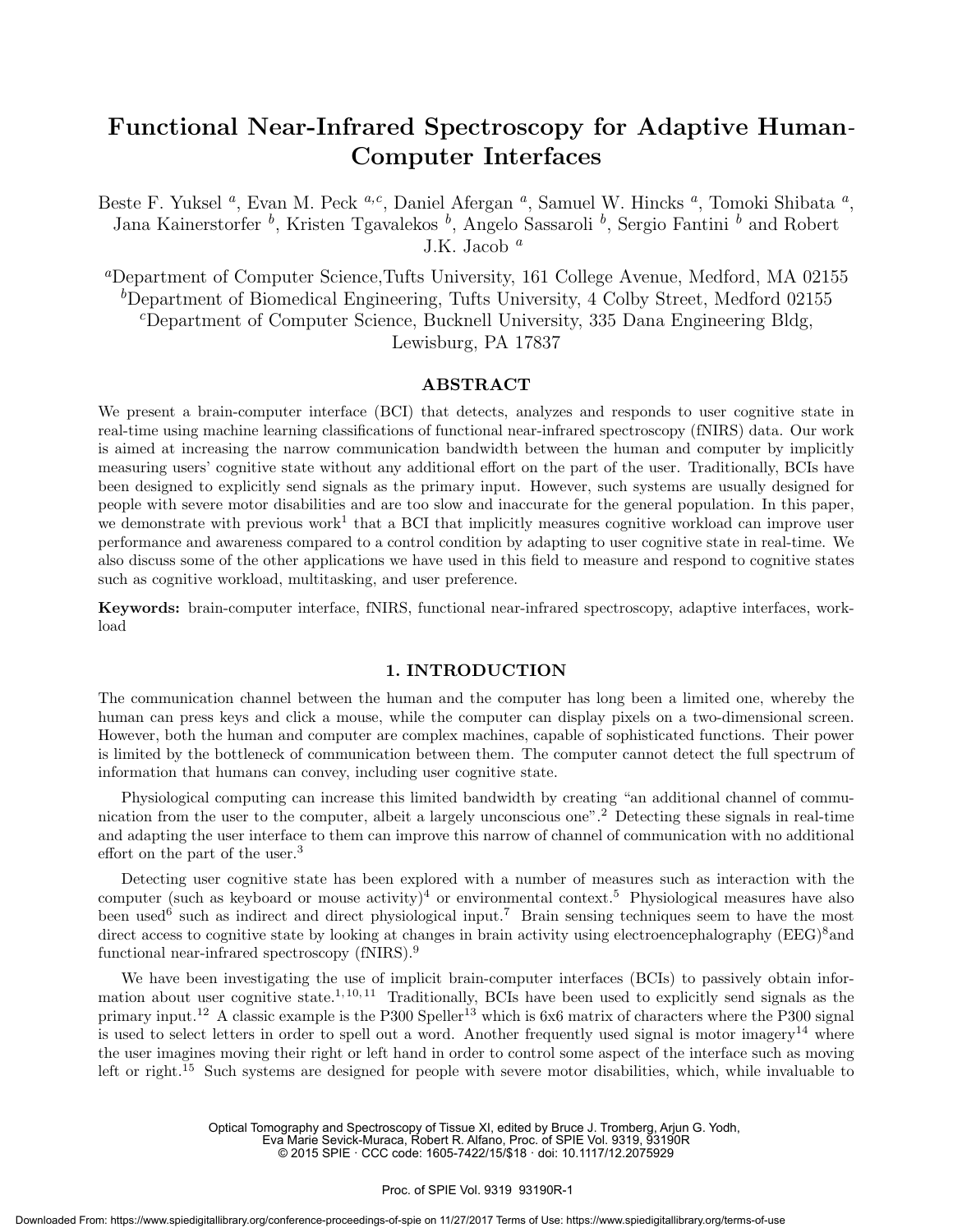them, are too slow and too inaccurate for the general population. Recently, there have been several explicit BCI systems designed for able-bodied people such as with games<sup>16</sup> or a multitouch table.<sup>17</sup>

In contrast to focusing on intentional brain activity, implicit BCIs do not require any additional effort on the part of the user. The system implicitly gathers information about user cognitive state as the user carries out their task. Cutrell and Tan  $(2008)^3$  suggested that implicit brain data could be the most promising, universal application of BCIs. Systems have been developed that take advantage of implicit brain sensing18, 19 including those with fNIRS. $20, 21$ 

In this paper, we present an implicit BCI that detects, evaluates and adapts to user cognitive workload in real-time by using machine learning classifications. In order to respond to cognitive workload in real-time, we built a machine learning model of each user's cognitive states of high and low workload. We did this by using a calibration task that elicited high and low workload and analyzed users' brain data in each state. Once the model was built, we used it to classify cognitive workload in real-time during an *experimental task* with new fNIRS brain data. The system was then able to adapt the user interface to the user's cognitive workload in the experimental task.

We demonstrate, with an example application, that user performance and awareness is improved with an adaptive BCI that responds to user cognitive state in comparison to a control condition.

#### 2. CALIBRATION TASK

In order to build a machine learning model that distinguished between fNIRS data elicited from high and low cognitive workload, users first carried out a calibration task. We used the n-back task as the calibration task because it has been demonstrated to incite increasing levels of activation in the prefrontal task as n increases in both fMRI<sup>22, 23</sup> and fNIRS<sup>24, 25</sup> studies.

#### 2.1 Equipment

Two probes from an Imagent fNIRS device from ISS Inc. (Champaign, IL) were placed on participants' forehead to measure data from the prefrontal cortex (Figure 1). Each probe contained four light sources, each emitting near-infrared light at two wavelengths (690 and 830 nm) and one detector; thus we had sixteen data channels (2 probes x 4 source-detector pairs x 2 wavelengths). The signals were filtered for heart rate, respiration, and movement artifacts using a third-degree polynomial filter and low-pass elliptical filter.



Figure 1. Each fNIRS probe had 4 sources (five are shown but four were used) and one detector which were placed on the forehead to take measurements from the prefrontal cortex.<sup>26</sup>

#### 2.2 N-Back Task

Users were shown varying squares on a screen for 500ms at a time and were asked to indicate whether the current stimulus was the same as a stimulus n squares back. There were 2 conditions: a 1-back condition to elicit low cognitive workload and a 3-back to induce high cognitive workload (Figure 2). Users carried out 15 trials of each condition with 10 stimuli in each trial. Each trial totalled 25 seconds and was followed by a 15 second break.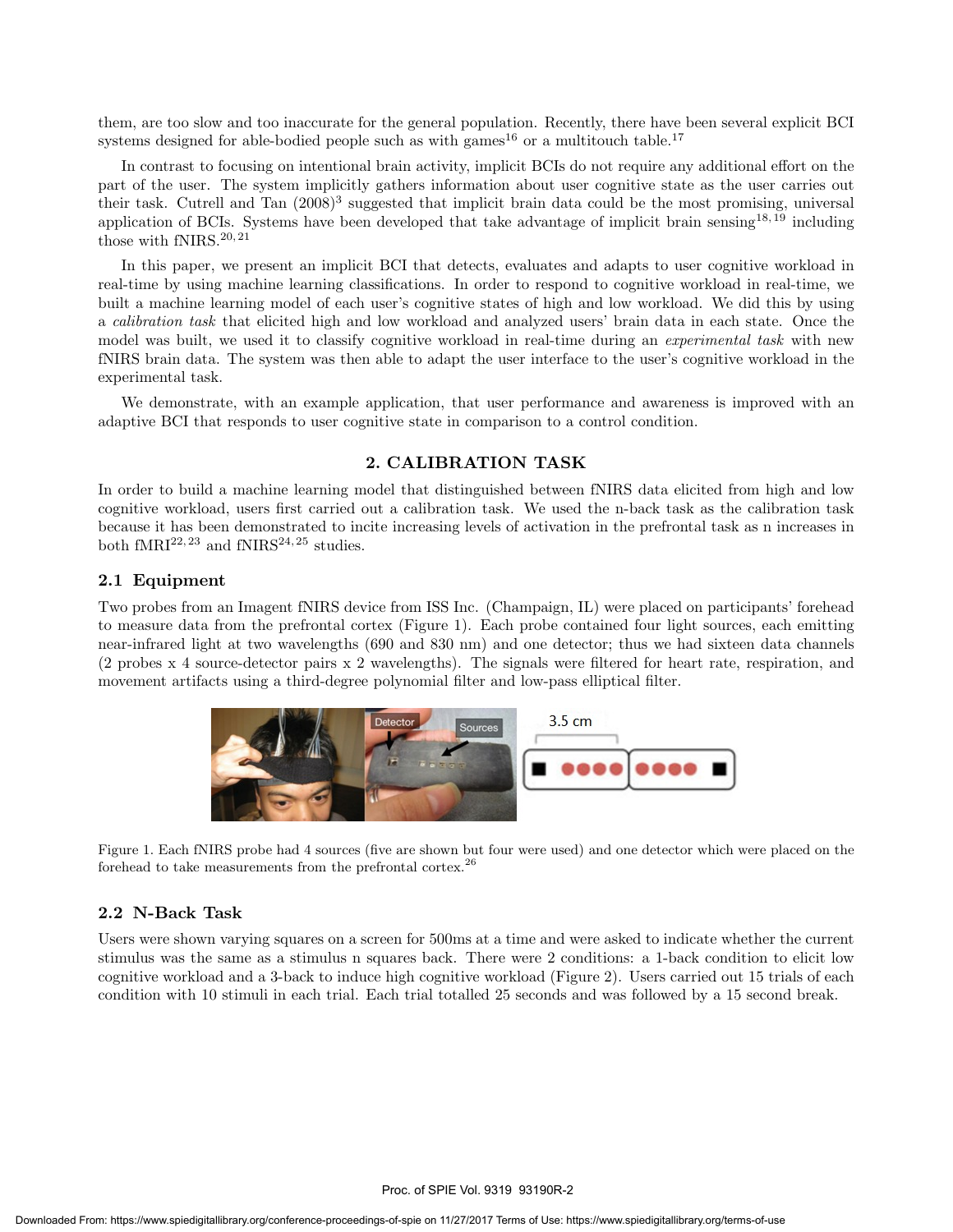

4- Figure 2. N-back task: Each square was flashed on the screen one at a time. Left: 1-back elicits significantly lower cognitive workload than Right: 3-back which requires holding more information in the short-term memory.

#### 2.3 Modeling Cognitive Workload

sent to a specialized analysis system which was built in-lab using MATLAB. There, the system calculated the During the n-back task, raw fNIRS data was collected by Boxy (fNIRS acquisition software from ISS, Inc.) and time series of change in light intensity compared to an initial baseline period of 30 seconds for each of our 16 information channels (2 probes x 4 light sources x 2 wavelengths).

overfitting the data.<sup>24</sup> In addition, we did a parameter search for the C and  $\gamma$ , the cost and gamma parameters Previous work had demonstrated that mean and linear regression slope of users' fNIRS data had acted as good features of differences in cognitive workload.<sup>27</sup> Thus we used these features for classifying cognitive workload during the n-back task. For each n-back trial, we constructed an example of 32 features (16 information channels x 2 descriptive features) in order to build our model of user difficulty. We then fed each of these examples into LIBSVM, a machine learning library for support vector classification,<sup>28</sup> where we used a linear kernel to prevent for the machine learning model, in order to find the best model for each individual user. This technique uses the training data to build a support vector machine in order to classify new input and give a probability estimate. Finally, after building the model, we used 10-fold cross-validation to ensure that the model was accurate.

#### 2.4 Results

The study included twelve participants (five male) between the ages of 18 and 26. Results showed clear differences<br>in brain data between the conditions eliciting high and low cognitive workload. Figure 3 shows the changes . J individual's brain data. For other individuals, the algorithm picked other channels. This individual's data is The study included twelve participants (five male) between the ages of 18 and 26. Results showed clear differences relative optical intensity from one individual as an example. All trials (each 25 seconds in length) are averaged across all 16 channels. Figure 3 also shows which channels the machine learning algorithm picked to classify this typical of the general trend we saw as participants completed 1-back and 3-back trials.

#### 3. EXPERIMENTAL TASK

fNIRS data in real-time. We will demonstrate the system with the unmanned aerial vehicle (UAV) simulation The LIBSVM model built from the calibration task can now be applied to the experimental task to classify new task from previous work.<sup>1</sup>

#### 3.1 UAV Simulation Task

We used a single-operator multiple-UAV system designed by the Human and Automation Lab at MIT.<sup>29</sup> Participants (or operators) were shown an overhead view of a map with UAVs (Figure 4) and instructed to guide the UAVs to a sequence of targets as quickly as possible while avoiding obstacles. Participants controlled between three and seven UAVs. Operators were instructed that obstacles, shown as teal octagons, were no-fly zones, and that while UAVs could fly through them, there would be a large penalty for doing so. If entered, obstacles should be exited as soon as possible. Leaving UAVs idle for a long period of time would also result in a penalty, so participants were motivated to balance performing the task quickly and without collisions.

Participants were told that they were part of a team of UAV operators and that vehicles would be passed off from their control to other operators, and other operators vehicles would be passed to them. Intermittently,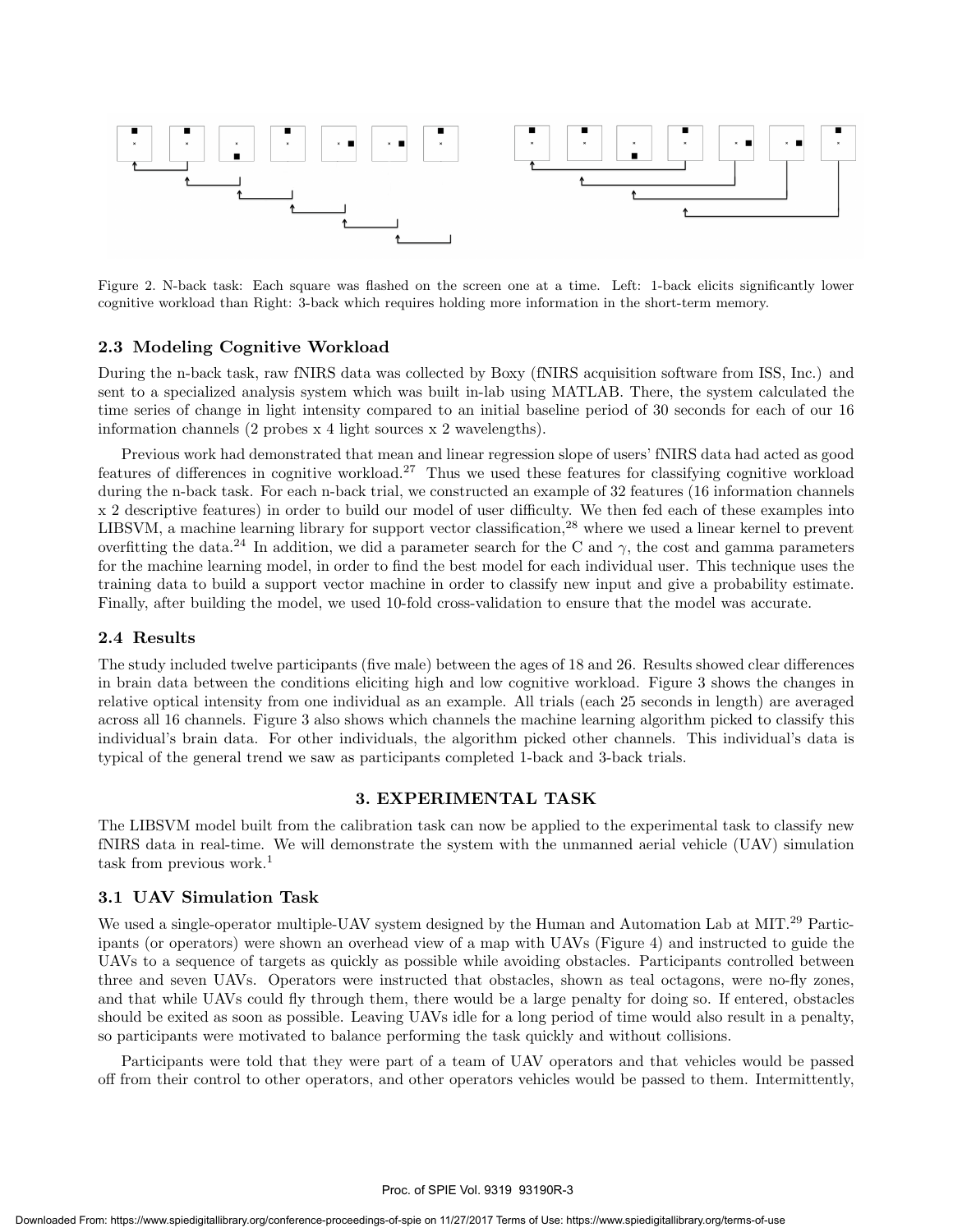

Figure 3. Top: Relative change in optical intensity of one individual averaged across 30 trials for 25 seconds per trial across all 16 channels. Bottom: The highlighted channels are the ones used to pick features by the machine learning algorithm. The algorithm picked different channels for different individuals.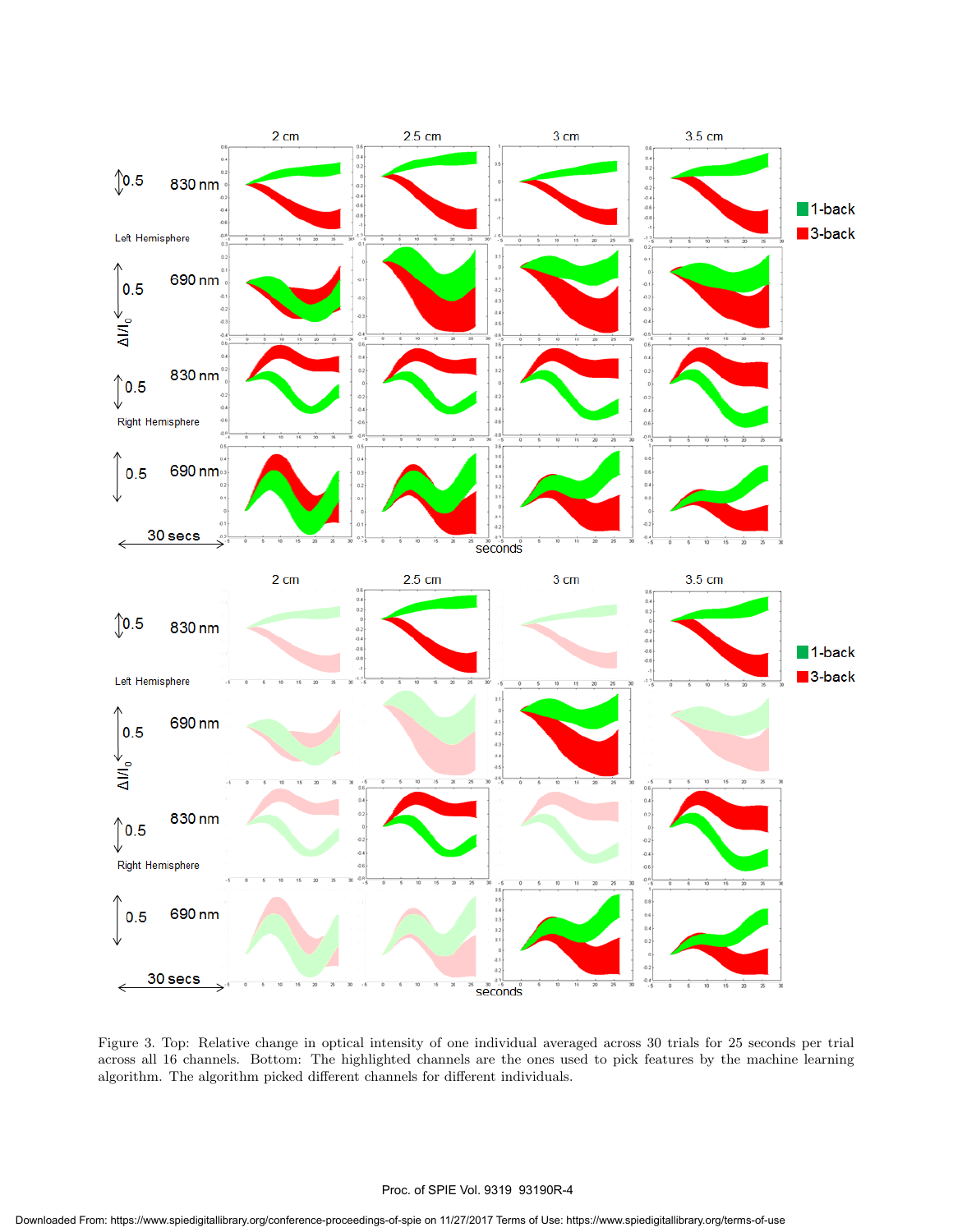UAVs were added or removed to modify the operators current challenge level. A pilot study determined that only UAVs with no current obstacles were removed in order to avoid distraction of users' cognitive resources.

In addition, obstacles were added or removed, sometimes appearing in current UAVs' flight paths, causing participants to divert their flight paths. All scenarios were designed to cause consistency in obstacle density and path distance.



Figure 4. Unmanned Aerial Vehicle (UAV) Simulation Task. Participants were instructed to guide UAVs to their numbered targets without passing through obstacles (octagons).<sup>1</sup>

#### 3.2 Classification of fNIRS Data in Real-Time

To predict user state in real time, we analyzed the last 25 seconds of brain data as this was the same length of each trial in the calibration task. For each sliding window of time, the system provided a prediction and confidence value every 500 ms. We used the same mean and linear regression slope features as described in the calibration task. We calculated overall system confidence averages of cognitive state by averaging the last 8 seconds of predictions. This period of time was determined by pilot studies to be an accurate representation of changes in cognitive workload.

When average confidence values were above  $80\%$  for low or high cognitive workloads, the system added or removed a UAV, respectively. The confidence average used was determined by pilot studies and ensured that adaptations only occurred if the system was confident that the user was displaying extreme cognitive workload.

#### 3.3 Experimental Design

In order to compare our adaptive BCI system against a control we gave participants two conditions:

- Adaptive Condition: UAVs were added when user cognitive workload was low and were removed when user cognitive workload was high.
- Control Condition: UAVs were added and removed at random intervals of 20-40 seconds, determined by a series of pilot studies to emulate the timings of the adaptive condition as closely as possible.

#### 3.4 Results

In order to evaluate the success of the system, we carried out paired t-tests in the following categories:

Successes: the number of UAVs that reached the target without entering an obstacle.

Failures: the number of UAVs that entered at least one obstacle on the way to the target.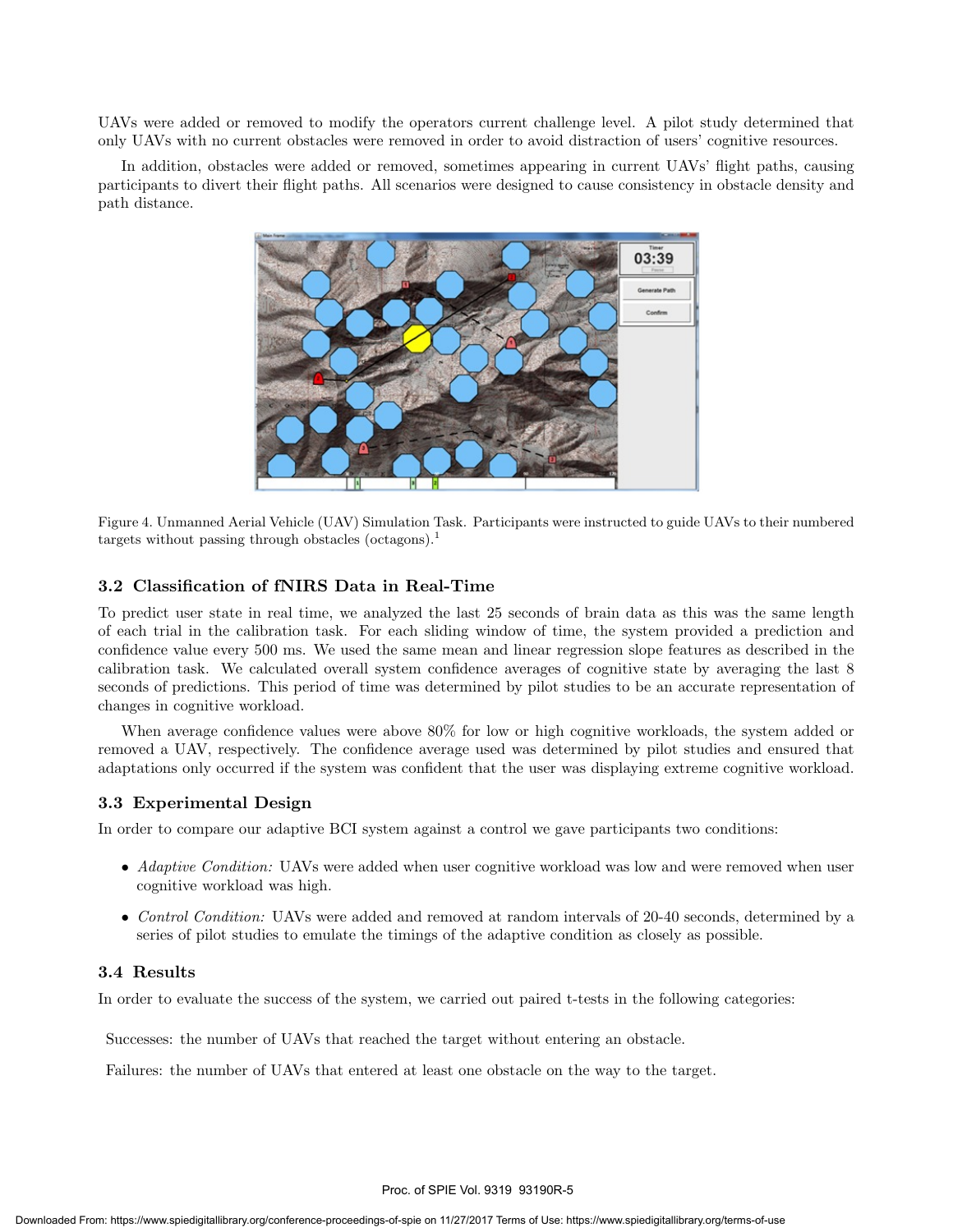- Obstacles entered: the total number of obstacles that planes entered during operation. This metric differs from failures because a UAV can enter multiple obstacles in a single flight.
- Distance in obstacles: the total distance (in pixels) that UAVs travelled in obstacles during operation. This measure helps us understand how quickly users were able to recover from these mistakes.
- Average neglected UAVs: a neglected UAV is idle waiting for a route or having an obstacle in its route and needing redirection. This metric refers to the average number of neglected UAVs at any given moment during an operation.

Results showed that users controlled the same number of UAVs (mean of 4.41 in adaptive and 4.69 in control) in both conditions.

There were no significant differences in the number of successes. However we did see a significant difference in user performance with significantly higher failure rates  $(t(11) = 3.17, p < 0.01, Cohen's d = 0.92)$  and number of obstacles entered  $(t(11) = 4.14, p < 0.01$ . Cohen's  $d = 1.2$ ) in the control condition.

We also noticed a significant difference in user *awareness* with significantly higher distances travelled in obstacles  $(t(11) = 2.84, p < 0.05$ . Cohen's  $d = 0.82$ ) and average number of neglected UAVs  $(t(11) = 2.78$ .  $p < 0.05$ . Cohen's  $d = 0.80$  in the control condition.

The results can be seen in Figure 5 where the upward sloping lines demonstrate better user performance in the adaptive BCI condition compared to the control condition.



Figure 5. Slopegraphs of results within each category. Upward sloping lines demonstrate better user performance in the adaptive BCI condition compared to the control condition. At least 10 out of 12 participants performed better within each category.<sup>1</sup>

#### 4. DISCUSSION

These results suggest that we were able to model user cognitive workload accurately enough to improve user performance and awareness. Participants in the adaptive condition had fewer failures and entered fewer obstacles, suggesting that the system was able to prevent them from cognitively overloading. Participants also travelled for lesser distances within obstacles and neglected fewer UAVs in the adaptive condition suggesting that they were more aware of their mistakes and responded more quickly to fixing them. Yet, participants handled the same number of UAVs in both conditions, suggesting that the adaptive BCI system knew when to add and remove UAVs at the correct moments (in response to their cognitive workload).<sup>1</sup>

This is an example application of how the computer can be given more information about the user implicitly, without disturbing the user's task, and respond to the user, increasing their performance and awareness. This provides measurable benefits at no extra cost to the user. This system has advantages over systems where users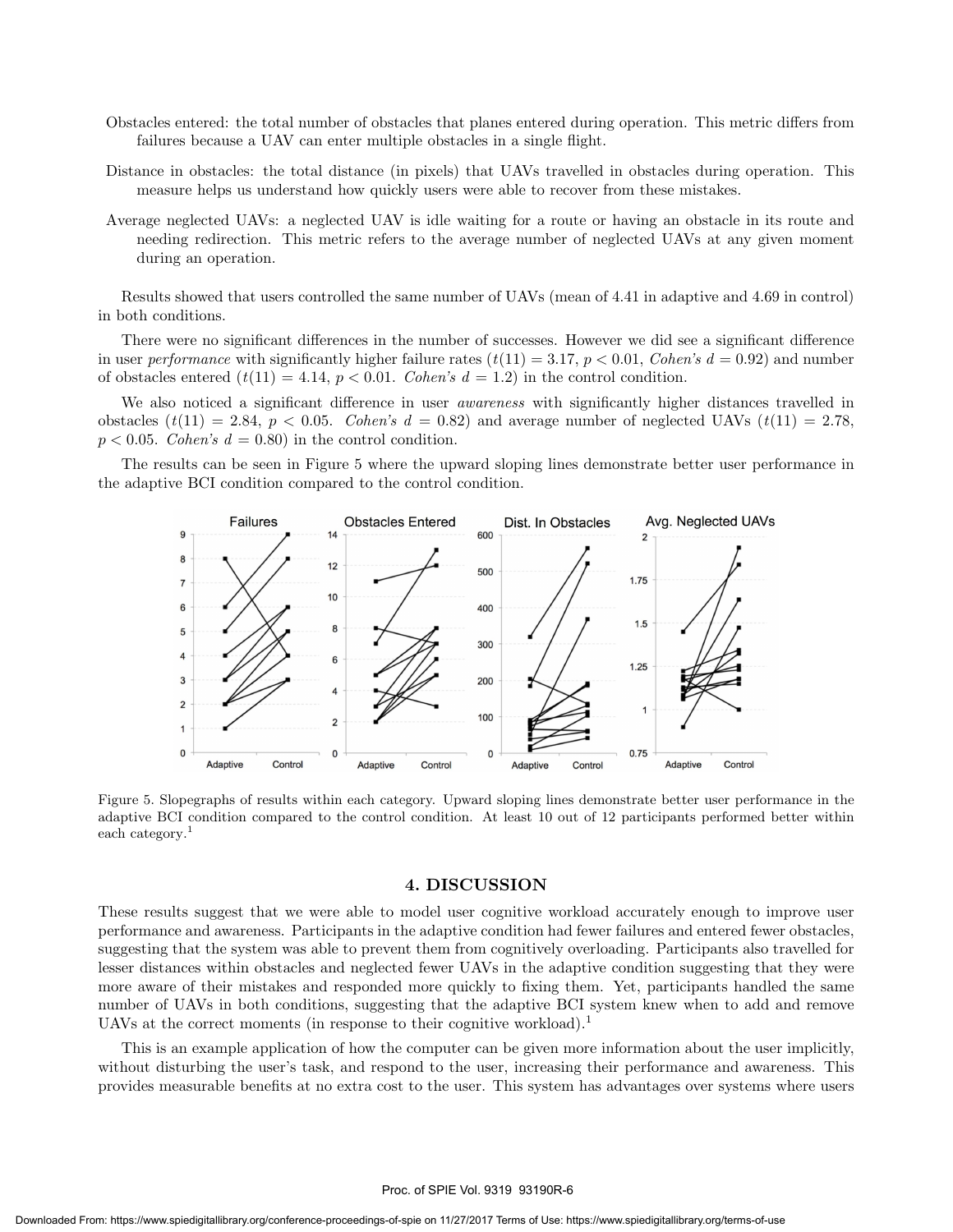have to explicitly self-indicate when they are starting to cognitively overload, because they may not have the extra cognitive resources to indicate overload, or may be unable to accurate and objectively assess their own cognitive levels. In fact, just the added task of having to monitor one's own cognitive workload can take up too much of already limited cognitive resources.

We have also carried out a wide range of applications in systems that respond to user cognitive workload in real-time. Solovey et al.  $(2012)^{10}$  built an implicit BCI based on the cognitive multi-tasking state which was verified initially by fMRI work.<sup>30</sup> The calibration task was based on the same method used in the fMRI study<sup>30</sup> to elicit multi-tasking states in participants. This built a machine learning model that could differentiate branching (a subset of multi-tasking where the user must hold a task in memory while carrying out another task) and nonbranching cognitive states. This model of branching was then used in an experimental task where participants were asked to remotely supervise two robots in a virtual environment to collect information and return back to the control center. The autonomy of one of the robots was controlled by the adaptive BCI system. In the adaptive condition the robot would become autonomous when participants' fNIRS data indicated that the participant was in a state of branching. In a maladaptive condition this was reversed. In the control condition the robot was never autonomous. All eleven participants took part in all three conditions. Results showed that the lowest task completion rates occurred within the maladaptive condition while task completion was the highest in the adaptive condition when robot autonomy switched on when users' cognitive resources were the most scarce, aiding them in the task when they needed it the most. Participants also indicated in questionnaires that the robot in the maladaptive condition was more annoying and less cooperative, suggesting that the adaptive BCI system was more able to work alongside users' cognitive state than the maladaptive condition.

Another example of our work with implicit BCIs that adapt to user cognitive state is that of Peck et al.  $(2013)^{31}$  who worked with building a movie recommendation system based on fNIRS data indicating user preference. Users were first shown images of their most liked and disliked movies during the calibration task, after which, they looked at images of movies they had not yet seen during the experimental task. The users' recommendation ratings were then compared with the adaptive system's ratings for that user and a control condition. Recommendations from the BCI adaptive system were found to improve with time, suggesting that the preference model was gradually learning about the user. Compared with user ratings, the system skewed towards classifying movies as low preference, except when it noted high preference, in which case it would often agree with user ratings.

Taken together, these studies are all building towards implicit, adaptive BCIs that can respond to changing user cognitive state in real-time. Findings demonstrate measurable benefits that can be seen by performances in the adaptive systems compared to control conditions. We hope that this paper demonstrates some of the ways that fNIRS can be used to increase the communication bandwidth between the human and computer to build a new generation of BCIs for the general population.

#### ACKNOWLEDGMENTS

We thank the National Science Foundation (grants IIS-1065154 and IIS-1218170) for its support of this research. We would also like to thank Prof. Remco Chang and Eli Brown from the VALT Lab at Tufts University, and Prof. Erin Solovey from Drexel University for their contributions to design and discussions on machine learning classifications.

#### REFERENCES

- [1] Afergan, D., Peck, E. M., Solovey, E. T., Jenkins, A., Hincks, S. W., Brown, E. T., Chang, R., and Jacob, R. J., "Dynamic difficulty using brain metrics of workload," Proc. CHI 2014 , 3797–3806 (2014).
- [2] Hettinger, L.J., Branco, P., Encarnaco, L.M., Bonato, P.F, "Applying neuroergonomics to the design of advanced interfaces.," Theoretical Issues in Ergonomic Science 4(1-2), 220–237 (2003).
- [3] Cutrell, E. and Tan, D., "BCI for passive input in HCI," Proc. CHI 2008 , ACM Press.
- [4] Fogarty, J., Hudson, S.E. and Lai, J., "Examining the robustness of sensor-based statistical models of human interruptibility.," Proc. CHI 2004 (2004).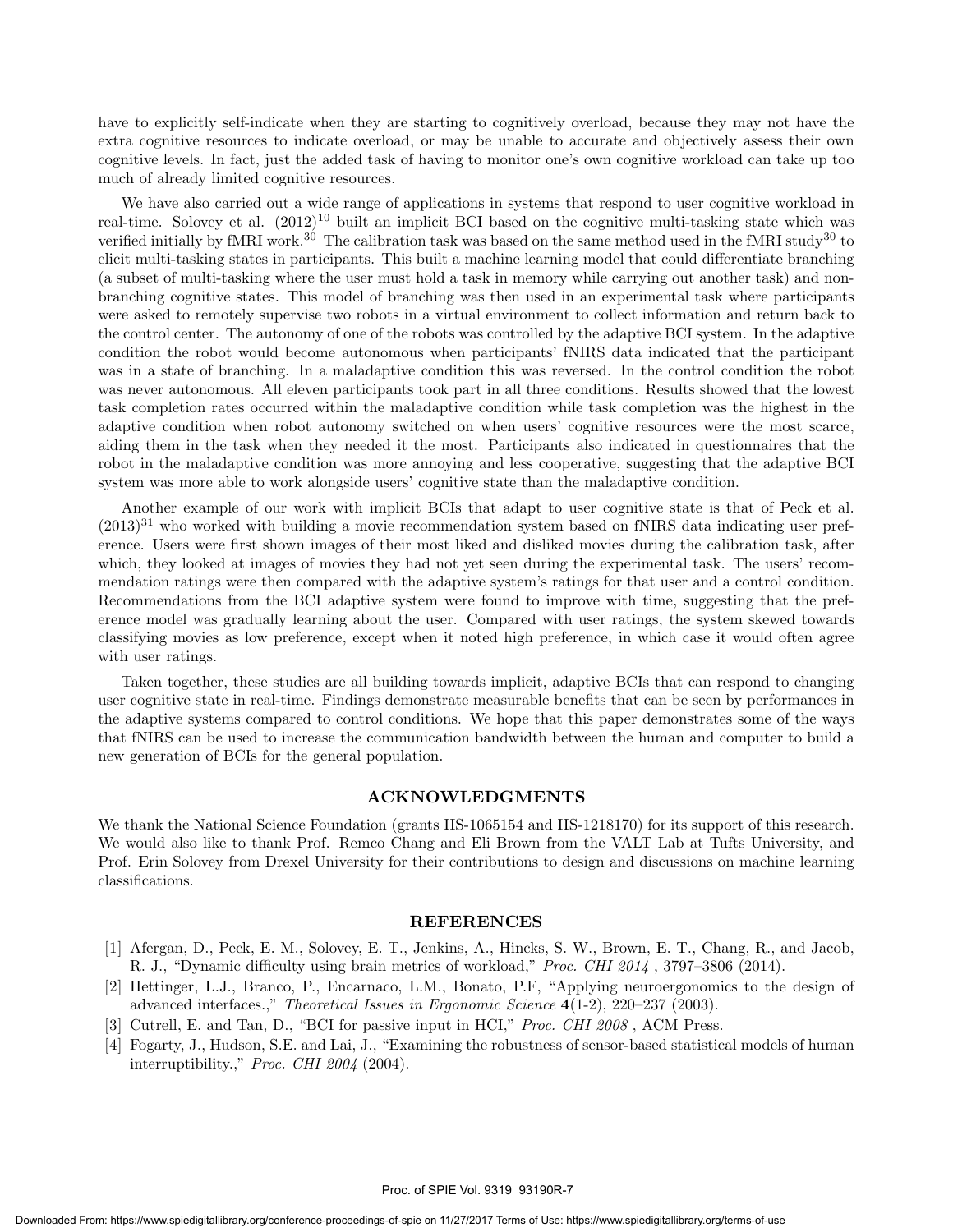- [5] Hudson, S., Fogarty, J., Atkeson, C., Avrahami, D., Forlizzi, J., Kiesler, S., Lee, J. and Yang, J., "Predicting human interruptibility with sensors: A wizard of oz feasibility study.," Proc. CHI 2003 (2003).
- [6] Fairclough, S. H., "Fundamentals of physiological computing," Interacting with Computers 21, 133–145 (Jan. 2009).
- [7] L. E. Nacke, M. Kalyn, C. L. and Mandryk., R. L., "Biofeedback game design: Using direct and indirect physiological control to enhance game interaction.," Proc. CHI 2011 (2011).
- [8] Zander, T. O., Kothe, C., Jatzev, S., and Gaertner, M., "Enhancing Human-Computer Interaction with Input from Active and Passive Brain-Computer Interfaces," in [Brain-Computer Interfaces], Human-Computer Interaction Series, 181–199, Springer London (2010).
- [9] Solovey, E. T., Lalooses, F., Chauncey, K., Weaver, D., Scheutz, M., Sassaroli, A., Fantini, S., Schermerhorn, P., and Jacob, R. J. K., "Sensing Cognitive Multitasking for a Brain-Based Adaptive User Interface," Proc. CHI 2011 (2011).
- [10] Solovey, E. T., Schermerhorn, P., Scheutz, M., Sassaroli, A., Fantini, S., and Jacob, R. J. K., "Brainput : Enhancing Interactive Systems with Streaming fNIRS Brain Input," *Proc. CHI 2012* (2012).
- [11] Afergan, D., Shibata, T., Hincks, Samuel W. Peck, E. M., Yuksel, B. F., Chang, R., and Jacob, R. J., "Brain-Based Target Expansion," Proc. UIST 2014 (2014).
- [12] Schalk, G., McFarland, D.J., Hinterberger, T., Birbaumer, N., and Wolpaw,J. R., "BCI2000: A general purpose brain-computer interface (BCI) system.," IEEE Transactions on Biomedical Engineering 51(6), 1034 (2004).
- [13] Farwell, L. and Donchin, E., "Talking off the top of your head: toward a mental prosthesis utilizing eventrelated brain potentials," *Electroencephalogr Clin Neurophysiol*  $70(6)$ , 510–523 (1988).
- [14] D. J. McFarland, L. A. Miner, T. M. V. and Wolpaw, J. R., "Mu and beta rhythm topographies during motor imagery and actual movements," Brain Topogr 12(3), 177-186 (2011).
- [15] Kubler, A., Nijboer, F., Mellinger, J., Vaughan, T. M., Pawelzik, H., Schalk, G., McFarland, D.J., Birbaumer, N. and Wolpaw, J. R, "Patients with ALS can use sensorimotor rhythms to operate a braincomputer interface," Neurology 64(10).
- [16] Kuikkaniemi, K., Laitinen, T., Turpeinen, M., Saari, T., Kosunen, I., Ravaja, N., "The influence of implicit and explicit biofeedback in first-person shooter games," Proc. CHI 2010 , 859–868 (2010).
- [17] Yuksel, B. F., Donnerer, M., Tompkin, J., Steed, A., "A novel brain-computer interface using a multi-touch surface," Proc. CHI 2010, 855-858 (2010).
- [18] Zander, T. O. and Kothe, C., "Towards passive brain-computer interfaces: applying brain-computer interface technology to human-machine systems in general.," Journal of Neural Engineering  $8(2)$  (2011).
- [19] Zander, T. O., Brönstrup, J., Lorenz, R., and Krol, L. R., "Towards bci-based implicit control in human– computer interaction," in [Advances in Physiological Computing], 67–90, Springer (2014).
- [20] Ayaz, H., Shewokis, P. A., Bunce, S., Izzetoglu, K., Willems, B., and Onaral, B., "Optical brain monitoring for operator training and mental workload assessment," Neuroimage  $59(1)$ ,  $36-47$  (2012).
- [21] Peck, E. M., Yuksel, B. F., Ottely, A., Jacob, R. J., and Chang, R., " Using fNIRS Brain Sensing to Evaluate Information Visualization Interfaces," Proc. CHI 2013 , 473–482 (2013).
- [22] Baddeley, A., "Working memory: looking back and looking forward. ," Nature Reviews Neuroscience 4(10), 829–39 (2037).
- [23] Owen, A. M., McMillan, K. M., Laird, A. R. and Bullmore, E., "N-back working memory paradigm: a meta-analysis of normative functional neuroimaging studies. ," Human Brain Mapping 25(1), 1005–1018 (2005).
- [24] Chang, C. and Lin, C., "Speeded near infrared spectroscopy (NIRS) response detection," PLOS ONE 5, 11 (2010).
- [25] Maior, Horia A., Pike, M. and Wilson, M., "Directly Evaluating the Cognitive Impact of Search User Interfaces: a Two-Pronged Approach with fNIRS," EuroHCIR.
- [26] Peck, E. M., Afergan, D., Yuksel, B. F., Lalooses, F., Jacob, R.J.K., "Using fNIRS to measure mental workload in the real world," in [*Advances in physiological computing.*], Fairclough, S.H. and Gilleade, K., ed. (2014).